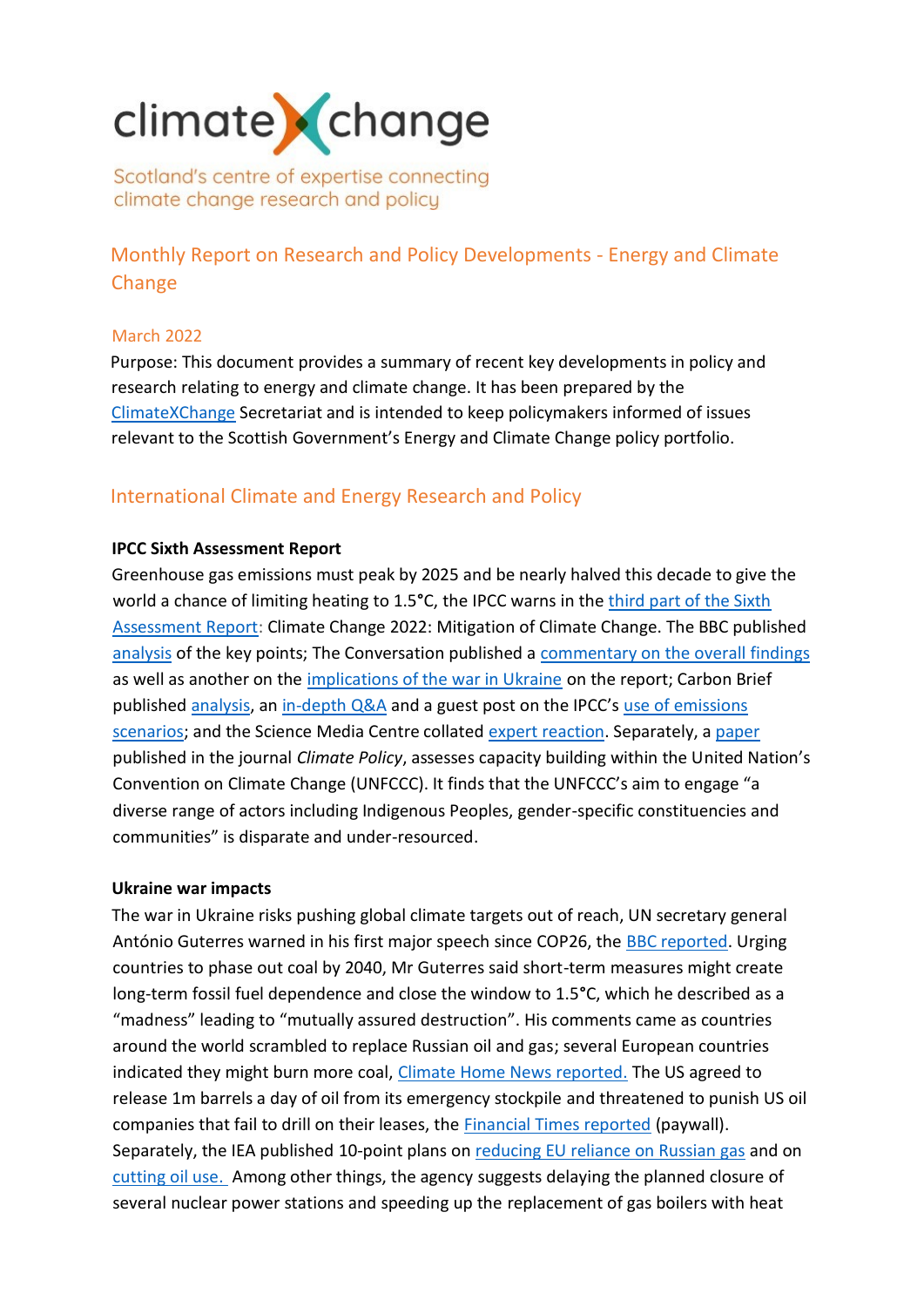pumps. UKERC discusses the gas plan in [a blog.](https://ukerc.ac.uk/news/russian-gas-iea-10-point-plan/?utm_source=UKERC+Communications+Preferences&utm_campaign=810e4c3a34-EMAIL_CAMPAIGN_2020_05_20_11_04_COPY_01&utm_medium=email&utm_term=0_5509c675d5-810e4c3a34-155418177) The Conversation, meanwhile, ran [a piece](https://theconversation.com/war-in-ukraine-could-cut-global-supply-of-essential-elements-for-making-green-technology-179138) describing how the war could cut global supplies of essential elements of green technologies, such as metals palladium, platinum and lithium. However, the war did not prevent Ukraine from synchronising its electricity grid with Europe in March after five years of preparation, helping reduce its energy dependence on Russia, [Energy Live News](https://www.energylivenews.com/2022/03/21/ukraine-has-now-its-own-energy-airbag/)  [reported.](https://www.energylivenews.com/2022/03/21/ukraine-has-now-its-own-energy-airbag/) Looking ahead, Climate Home News ran a [commentary](https://www.climatechangenews.com/2022/03/25/responses-to-putins-war-risk-impeding-international-cooperation-on-climate/?utm_campaign=Daily%20Briefing&utm_content=20220328&utm_medium=email&utm_source=Revue%20newsletter) on what the war means for international climate diplomacy.

## **IRENA net-zero pathway**

Investment in electric vehicle charging infrastructure may need to reach \$131bn by 2050, the International Renewables Agency (IRENA) warns in its second [World Energy Transitions](https://www.irena.org/publications/2022/Mar/World-Energy-Transitions-Outlook-2022)  [Outlook.](https://www.irena.org/publications/2022/Mar/World-Energy-Transitions-Outlook-2022) The report provides in-depth analysis of two areas particularly relevant for the decarbonisation of end-use sectors - electrification and bioenergy – and outlines priority areas and actions, based on available technologies, which must be realised by 2030 to achieve net zero by mid-century. Its net-zero pathway identifies electrification and energy efficiency as primary drivers, enabled by renewables, green hydrogen and sustainable modern bioenergy.

## **Solar and wind power surge**

Solar and wind power are on track to grow sufficiently to limit global warming to 1.5°C, if their 10-year average compound growth rate of 20% can be maintained to 2030, according to a report from think tank Ember[, Reuters reported.](https://www.reuters.com/business/sustainable-business/global-wind-solar-growth-track-meet-climate-targets-2022-03-30/) In its [Global Annual Electricity Review,](https://ember-climate.org/insights/research/global-electricity-review-2022/) Ember said solar generation rose 23% globally in 2021, while wind supply gained 14%; together they accounted for more than 10% of total global electricity generation, up one percentage point from 2020. More than 50 countries now get more than a tenth of their power from wind and solar, the [BBC noted.](https://www.bbc.co.uk/news/science-environment-60917445) However, demand for electricity also grew at a record pace last year, leading to the fastest surge in coal power usage since 1985, a trend that could continue as countries turn to coal amid high gas prices and the war in Ukraine.

#### **Heat pump deployment**

Sales of heat pumps experienced double-digit growth in countries ranging from Austria to China last year, pointing to an upturn in their deployment, according to a [guest post](https://www.carbonbrief.org/guest-post-how-heat-pump-sales-are-starting-to-take-off-around-the-world) published in Carbon Brief. Although widely seen as a key solution for tackling the emissions associated with keeping buildings warm, until now heat pump sales have remained low in many countries, it notes. While rapid growth in the market seems assured, heat pumps might still fall short of the levels required for a global pathway to net zero by 2050, without further government action, the guest post concludes.

# **Climate justice and fossil fuels**

www.climatexchange.org.uk 2 Rich countries must end all oil and gas production in the next 12 years, while the poorest nations should be given much longer to provide a fair transition away from fossil fuels, according to a [study](https://tyndall.ac.uk/news/rich-countries-must-end-oil-and-gas-production-by-2034-for-a-fair-1-5c-transition/) from the Tyndall Centre at Manchester University, the Guardian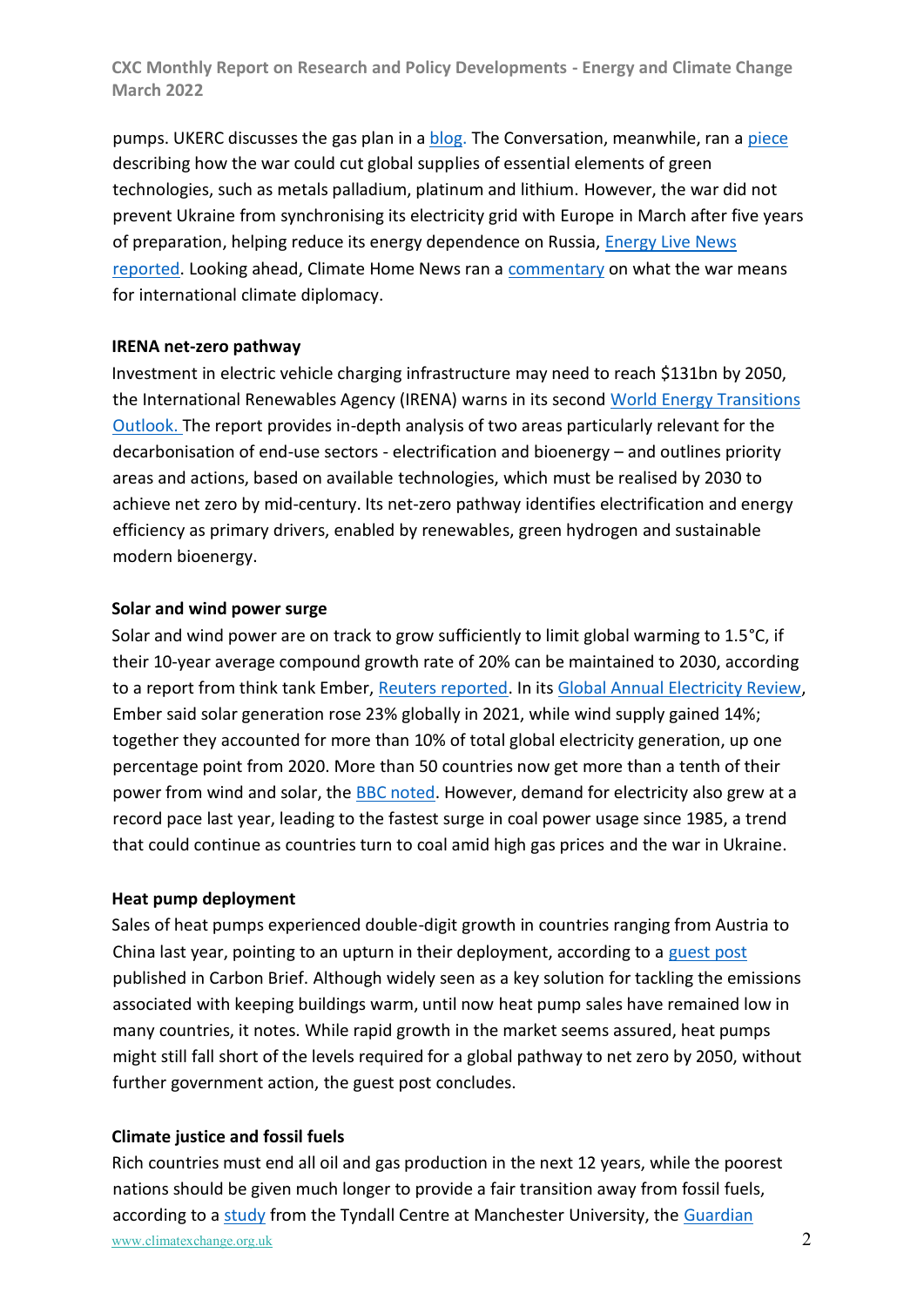[reported.](https://www.theguardian.com/environment/2022/mar/22/rich-countries-must-stop-producing-oil-and-gas-by-2034-says-study) The research, commissioned by the International Institute for Sustainable Development, says wealthy countries such as the UK, US and Australia had until 2034 to stop all oil and gas production to give the world a 50% chance of preventing devastating climate breakdown; poorest nations, which are also heavily reliant on fossil fuels, should be given until 2050. It was essential the rapid shift away from fossil views was fair and equitable, it finds, noting the huge differences in the ability of countries to end oil and gas production while maintaining their economies.

## **UN on corporate net-zero pledges**

The UN has set up an expert group to scrutinise corporate pledges to achieve net-zero emissions, an initiative first announced at COP26, [Climate Home News reported.](https://www.climatechangenews.com/2022/03/31/canadian-ex-minister-catherine-mckenna-named-to-head-un-greenwash-watchdog/) Within twelve months, the 16-member group is to publish recommendations on how to judge netzero commitments and translate them into national and international regulations. Based at the UN's New York headquarters, the High-Level Expert Group on the Net-Zero Emissions Commitments of Non-State Entities (HLEG) will be chaired by Catherine McKenna, a former Canadian environment minister.

# UK Climate and Energy Research and Policy

#### **UK energy strategy**

The UK Government published its long-awaited, delayed [energy strategy,](https://www.gov.uk/government/publications/british-energy-security-strategy/british-energy-security-strategy) unveiling ambitious new targets for nuclear power and offshore wind, with a goal of reaching 95% low-carbon electricity by 2030. However, it drew criticism for the lack of initiatives to support energy efficiency and onshore wind. The strategy also commits to holding a new licensing round for North Sea oil and gas. In its initial assessment, the Climate Change [Committee said](https://www.theccc.org.uk/2022/04/07/ccc-responds-to-uk-governments-energy-security-strategy/) the proposals, if enacted, would bring the UK closer to meeting net zero but said it was "disappointed" not to see more on energy efficiency. The FT (paywall) [said](https://www.ft.com/content/ebfc8c0b-7acc-4695-b4be-45e0b8b0ba0f) the "insipid and disappointing" strategy had "flunked the key tests" and also ran a [commentary](https://www.ft.com/content/3fe73617-5f8f-4b70-8856-ca53e2ec92b3) from UCL's Prof Michael Grubb who said it was "incoherent". The Science Media Centre collated [expert comment;](https://www.sciencemediacentre.org/expert-reaction-to-government-press-release-about-the-energy-strategy/) Carbon Brief published an [in-depth Q&A;](https://www.carbonbrief.org/qa-what-does-the-uks-new-energy-security-strategy-mean-for-climate-change) UKERC released [detailed reaction;](https://ukerc.ac.uk/news/ukerc-response-energy-security-strategy/?utm_source=UKERC+Communications+Preferences&utm_campaign=909244818f-EMAIL_CAMPAIGN_2020_05_20_11_04_COPY_01&utm_medium=email&utm_term=0_5509c675d5-909244818f-155418177) the BBC ran a [piece on the implications for Scotland;](https://www.bbc.co.uk/news/uk-scotland-61022759) and The Conversation published a piece on nuclear energy's [potential contribution.](https://theconversation.com/can-nuclear-power-secure-a-path-to-net-zero-180451)

#### **NIC warns on progress**

The UK Government is at risk of failing to deliver its National Infrastructure Strategy unless it picks up the pace with detailed policy design and implementation, the National Infrastructure Commission has warned in its [annual progress report.](https://nic.org.uk/studies-reports/infrastructure-progress-review-2022/) The official independent infrastructure adviser said clear, long-term goals were in place and gave credit for increased investment - a £100bn commitment over the next three years and an indication of increased spending in the long term. However, it said slow progress in other areas threatened key objectives in the strategy, the [Independent reported.](https://www.independent.co.uk/climate-change/news/boris-johnson-levelling-up-net-zero-b2037200.html?utm_campaign=Daily%20Briefing&utm_content=20220317&utm_medium=email&utm_source=Revue%20newsletter) The report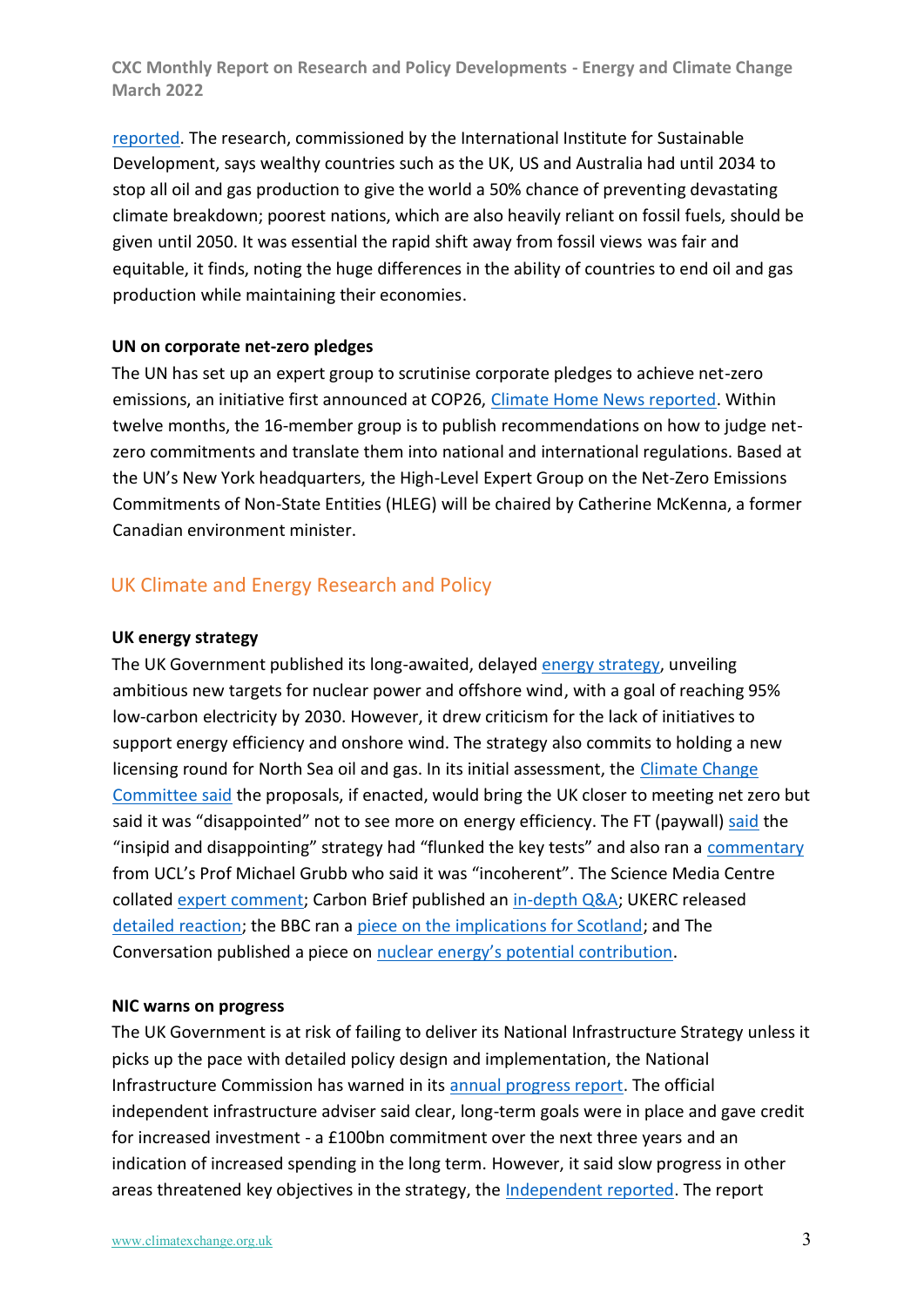identifies 10 key priorities for the year ahead – including an urgent need for energy efficiency measures and accelerating the roll out of electric vehicle-charging points.

## **UK emissions in 2021**

The UK's greenhouse gas emissions rebounded last year as lockdowns were lifted and people started to travel to work again, [Bloomberg reported.](https://www.bloomberg.com/news/articles/2022-03-31/u-k-emissions-rose-4-7-in-2021-as-people-went-back-to-work?sref=Oz9Q3OZU&utm_campaign=Daily%20Briefing&utm_content=20220401&utm_medium=email&utm_source=Revue%20newsletter) According to preliminary data published by BEIS, emissions of carbon dioxide equivalent were 4.7% higher than in 2020, although they remained 5.2% lower than the pre-pandemic level in 2019.

## **Direct Air Capture**

Storegga, the operator of the Acorn CCS and Hydrogen project, has advanced plans for what would be the UK's first large-scale direct air capture (DAC) facility, to be based in north-east Scotland, [Energy Voice reported.](https://www.energyvoice.com/renewables-energy-transition/398270/storegga-signs-mou-to-progress-aberdeenshire-direct-air-capture-facility/) The [company said](https://www.storegga.earth/news/2022/press-releases/mitsui-and-storegga-conclude-memorandum-of-understanding-on-commercialization-of-direct-air-capture-technology/) it had signed a memorandum of understanding (MOU) with Mitsui, the Japanese trading and investment group, to develop jointly the project. The proposed facility would have the potential to extract 1m tonnes of  $CO<sub>2</sub>$  from the atmosphere annually. The UK Government hopes at least 5 M/T per year of engineered carbon removals will be deployed in the UK by 2030. Storegga said it hoped the project would provide a model for deploying DAC elsewhere. The captured CO<sub>2</sub> would be transported to Acorn for permanent geological storage in the North Sea. Early customers of the facility will include airline Virgin Atlantic, [Business Insider reported.](file:///C:/Users/v1vmarsh/Desktop/Virgin%20Atlantic%20set%20to%20offset%20carbon%20at%20new%20facility%20in%20North%20East%20Scotland%20-%20Business%20Insider) Separately, the [Energy Transitions Commission released a report](https://www.energy-transitions.org/publications/mind-the-gap-cdr/) on the role of Carbon Dioxide Removal (CDR) in achieving net zero, in which it says DAC is essential as part of a portfolio of CDR actions. It also says carbon offset markets will need to be managed properly, as offsets will form a critical route to limiting global heating.

# **UK ETS consultation**

The UK Government has launched a [consultation](https://www.gov.uk/government/consultations/developing-the-uk-emissions-trading-scheme-uk-ets) on changes to its emissions trading system (ETS) including bringing shipping into the scheme and tightening its cap in line with the country's net-zero target, [Reuters reported.](https://www.reuters.com/business/sustainable-business/britain-proposes-bring-shipping-sector-into-carbon-market-2022-03-25/?utm_campaign=Daily%20Briefing&utm_content=20220328&utm_medium=email&utm_source=Revue%20newsletter) It says the consultation also leaves open the possibility of linking the UK ETS internationally; many participants have called for the UK market to be linked to the European scheme, which the UK left following Brexit.

# **EV-charging points**

The UK government has set out plans for 300,000 electric vehicle-charging points by 2030, up from 30,000 at present, the [BBC reported.](https://www.bbc.co.uk/news/business-60863974) The targeted level would be almost five times the number of fuel pumps on UK roads at present. Under the plans, operators will have to ensure drivers can compare prices and pay by contactless card. The funding was previously announced as part of the £1.6bn Electric Vehicle Infrastructure Strategy, but the government has now given details about how the money will be spent.

# **Renewable energy map of Scotland**

www.climatexchange.org.uk 4 The Scottish Parliament Information Centre has produced an [interactive map](https://spice-spotlight.scot/2022/03/18/renewable-energy-map-of-scotland/) showing the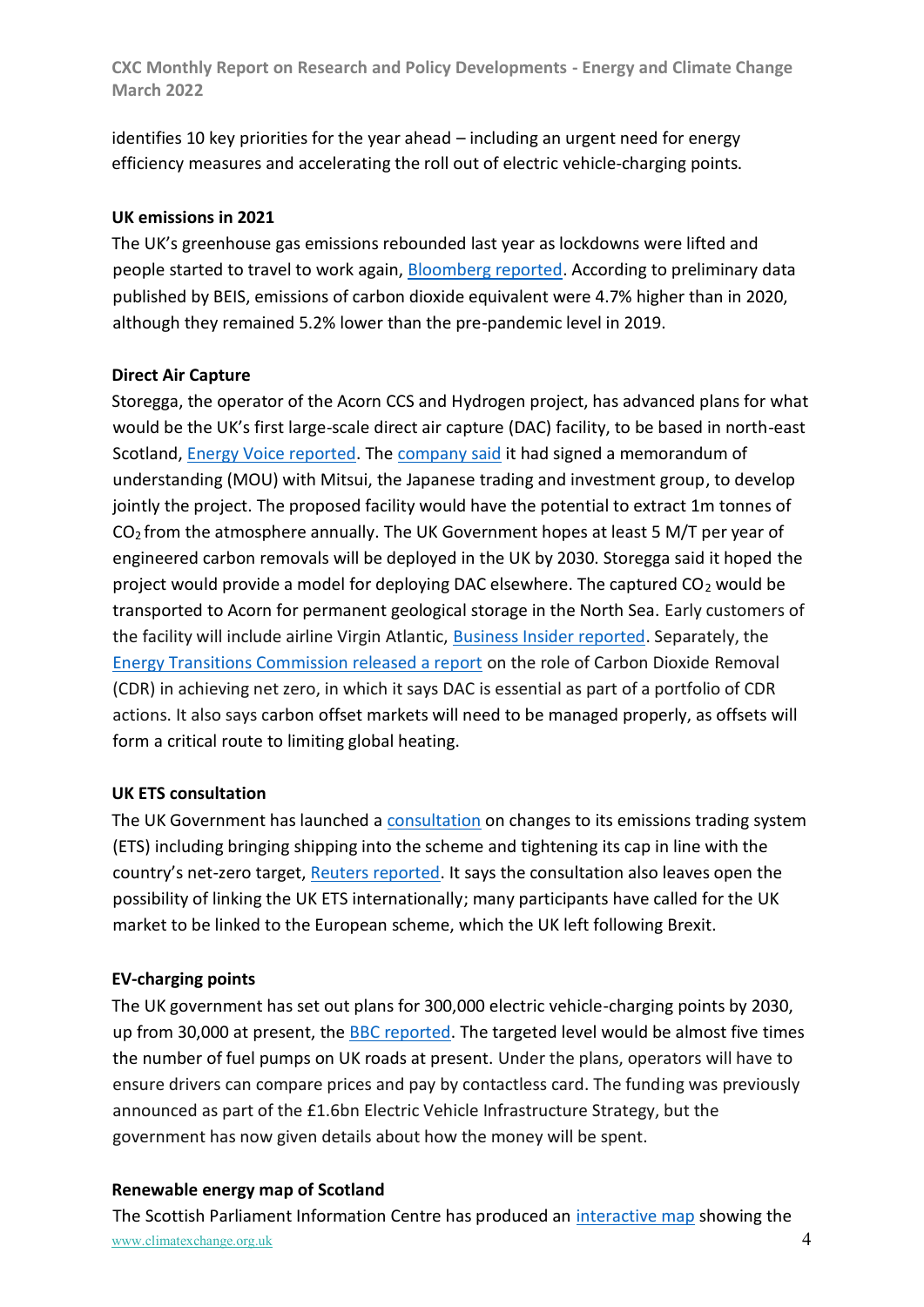location of, and other key information about, Scotland's renewable energy projects, based on BEIS data. It has published a short blog explaining how to use the tool.

## **Peat in compost**

More than a third of all compost sold in the UK in 2021 was sourced from carbon-rich peatlands, the [Guardian reported.](https://www.theguardian.com/environment/2022/mar/31/third-of-all-compost-sold-in-uk-is-climate-damaging-peat) The Horticultural Trades Association (HTA) provided the figures in its response to a government consultation on a proposal to ban peat compost sales for gardeners by 2024. Almost 5m cubic metres of compost was sold in 2021, with three-quarters bought by gardeners. But while only 30% of their purchases were peat, more than half the compost bought by horticulture businesses was peat. Ministers have said they aim to end sales to professional growers by 2028. An earlier voluntary goal of ending retail sales by 2020 failed.

# Climate Science, Impacts and Adaptation

## **Conger ice shelf collapses**

An ice shelf about the size of Rome has completely collapsed in East Antarctica, within days of record high temperatures, according to satellite data, the [Guardian reported.](https://www.theguardian.com/world/2022/mar/25/satellite-data-shows-entire-conger-ice-shelf-has-collapsed-in-antarctica) The Conger ice shelf, which had an approximate surface area of 1,200 sq km, collapsed in mid-March after the Concordia station recorded temperatures more than 40°C warmer than seasonal norms. The record temperatures were the result of an atmospheric river that trapped heat over the continent, according to an earlier [Guardian explainer piece,](https://www.theguardian.com/environment/2022/mar/21/extremes-of-40c-above-normal-whats-causing-extraordinary-heating-in-polar-regions) and coincided with unusually warm temperatures in the Artic, covered in another [Guardian article.](https://www.theguardian.com/environment/2022/mar/20/heatwaves-at-both-of-earth-poles-alarm-climate-scientists) The Conversation published [expert commentary](https://theconversation.com/conger-ice-shelf-has-collapsed-what-you-need-to-know-according-to-experts-180077) on the implications.

#### **Impact of burning biomass**

A [paper,](https://www.sciencedirect.com/science/article/pii/S2590332222000914) published in the journal *One Earth*, warns that brown carbon – an aerosol derived from biomass and fossil fuel burning – is likely to play an increasing role in Arctic warming in future. The study finds that around 60% of brown carbon in the Arctic comes from biomass burning in the mid-to-high latitudes of the northern hemisphere; around 30% comes from fossil fuel consumption and 10% from biogenic secondary organic aerosols.

#### **Fire-prone conditions to increase**

Climate change could cause the area of land with "frequent fire-prone conditions" to expand by 29% by the end of this century, according to a [paper](https://www.nature.com/articles/s41467-022-28835-2) published in *Nature Communications*. The authors define four climate zones – boreal, temperate, tropical and arid. They find the increase is most notable in boreal and temperate zones, where there may also be a significant lengthening of the potential fire season.

#### **Public acceptance of climate change policies**